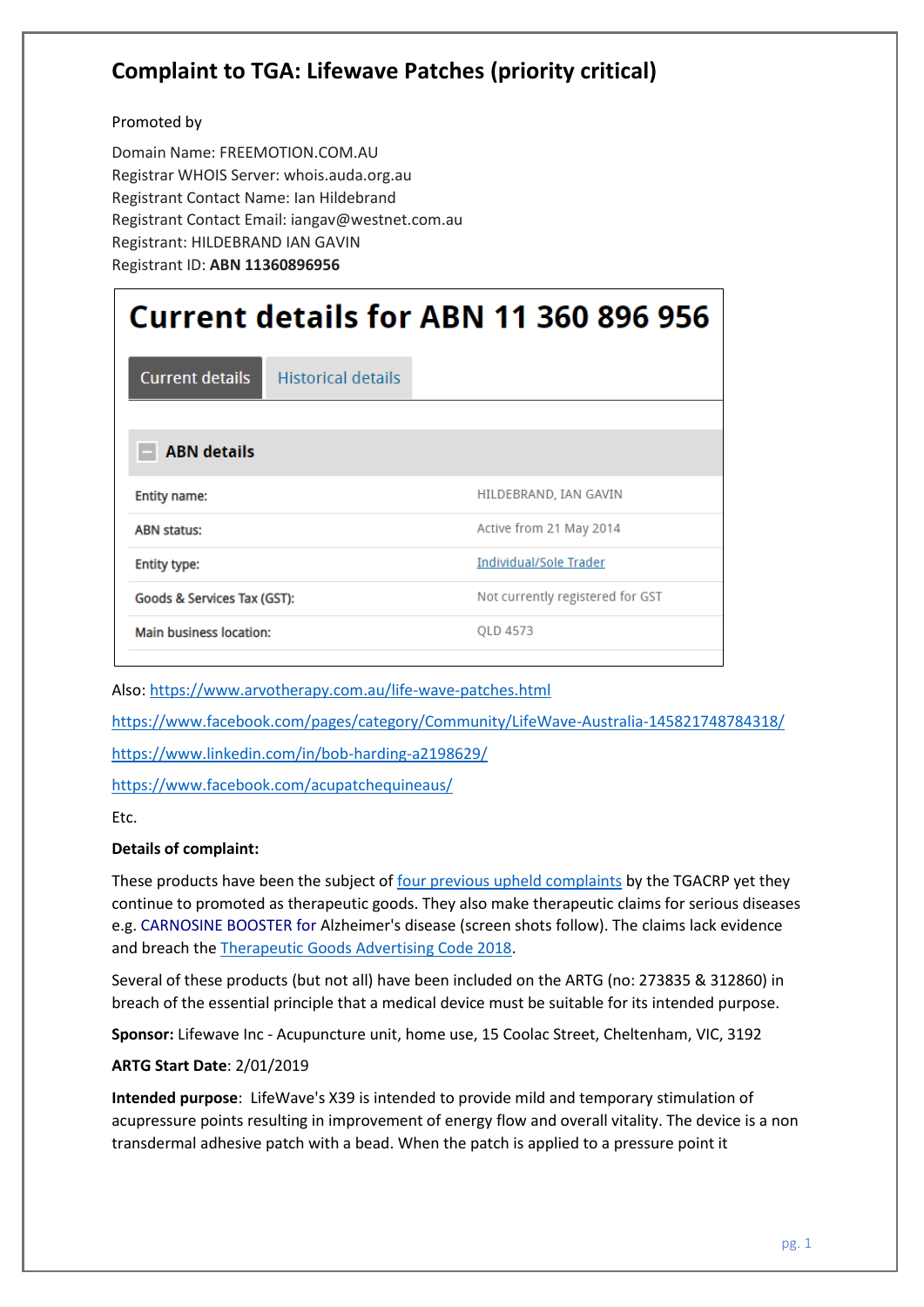# **Complaint to TGA: Lifewave Patches (priority critical)**

temporarily provides a mild and temporary stimulation resulting in improved energy flow and vitality.

The sponsor and advertisers have failed to perform due diligence on previous upheld complaints and commentaries about these devices:

- [http://scepticsbook.com/2009/08/01/lifewave-website-gets-a-smackdown-from-the-tga](http://scepticsbook.com/2009/08/01/lifewave-website-gets-a-smackdown-from-the-tga-for-misleading-advertising/)[for-misleading-advertising/](http://scepticsbook.com/2009/08/01/lifewave-website-gets-a-smackdown-from-the-tga-for-misleading-advertising/)
- [http://scepticsbook.com/2009/03/14/miracle-patches-that-cure-everything-or-do](http://scepticsbook.com/2009/03/14/miracle-patches-that-cure-everything-or-do-they/comment-page-3/)[they/comment-page-3/](http://scepticsbook.com/2009/03/14/miracle-patches-that-cure-everything-or-do-they/comment-page-3/)

Accordingly, I ask that the ARTG inclusion of these devices be cancelled and the [full force of the law](https://www.tga.gov.au/compliance-actions-0) be applied to the sponsor and advertisers.

Dr Ken Harvey MB BS, FRCPA, AM Associate Professor

Public Health and Preventive Medicine Monash University Level 1, 553 St Kilda Rd Melbourne VIC 3004 M: +61 419181910 E: [kenneth.harvey@monash.edu](mailto:kenneth.harvey@monash.edu) [monash.edu](http://monash.edu/)

Also: <medreach.com.au> 2/02/2019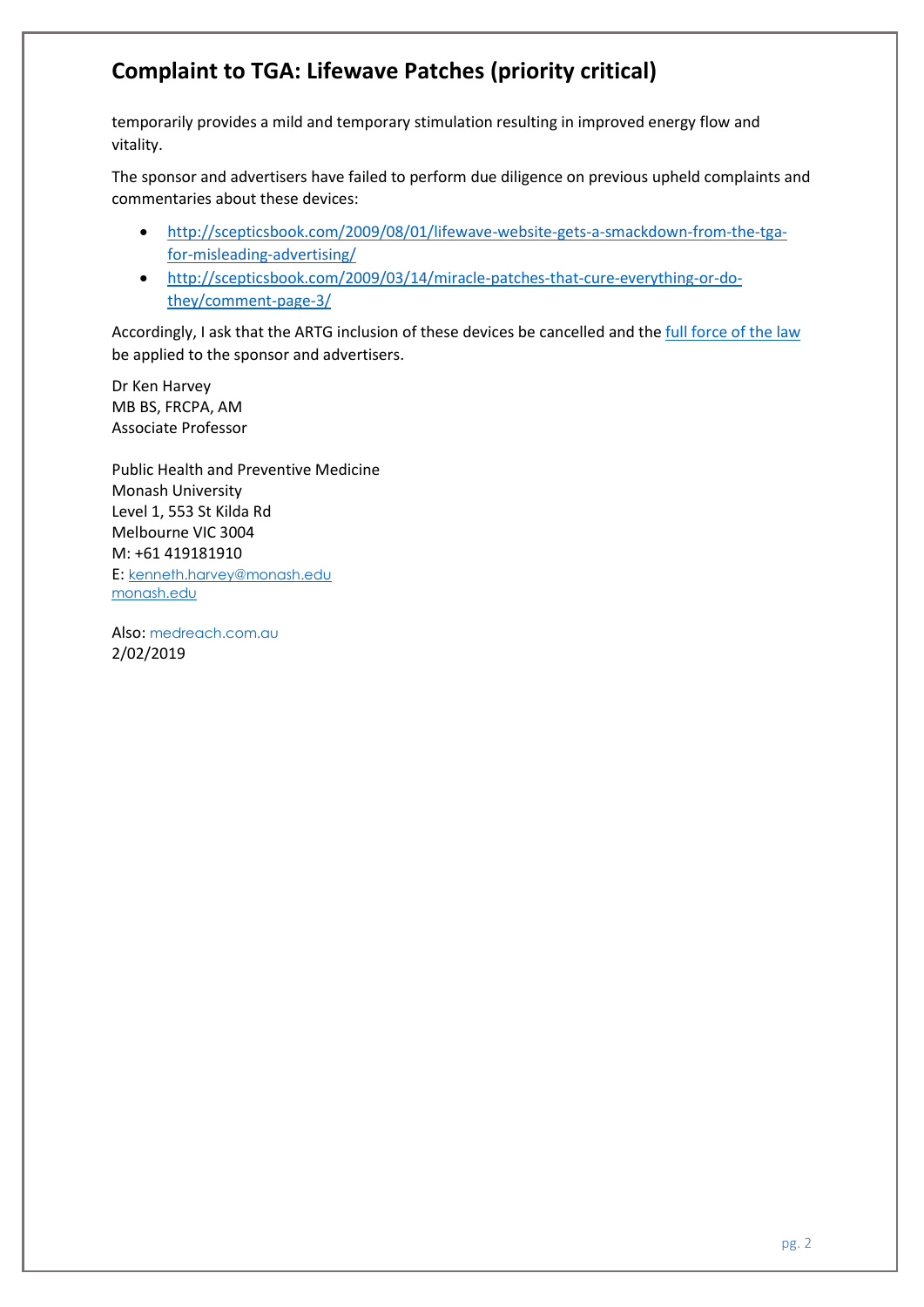

<http://www.gopatch.freemotion.com.au/>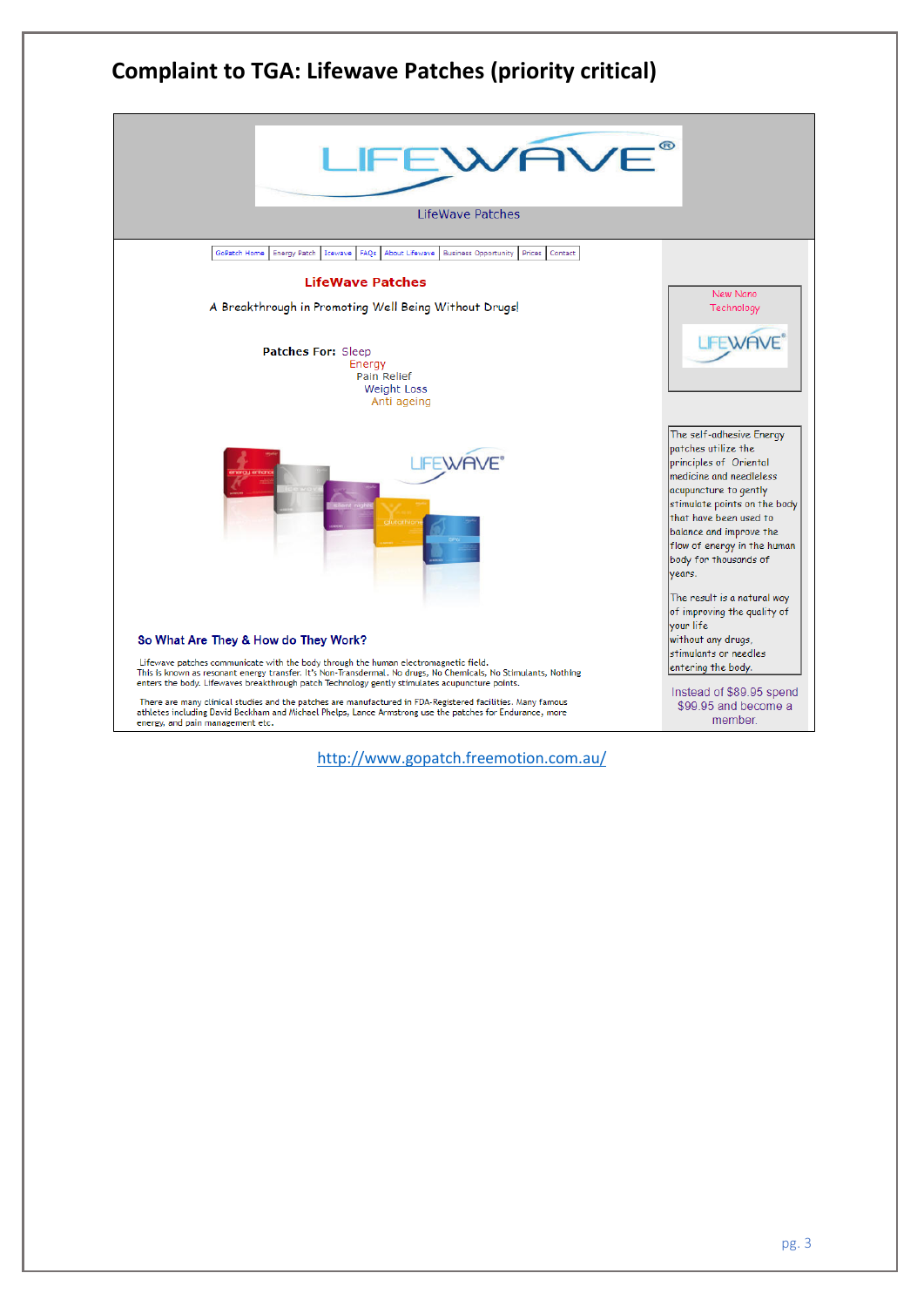